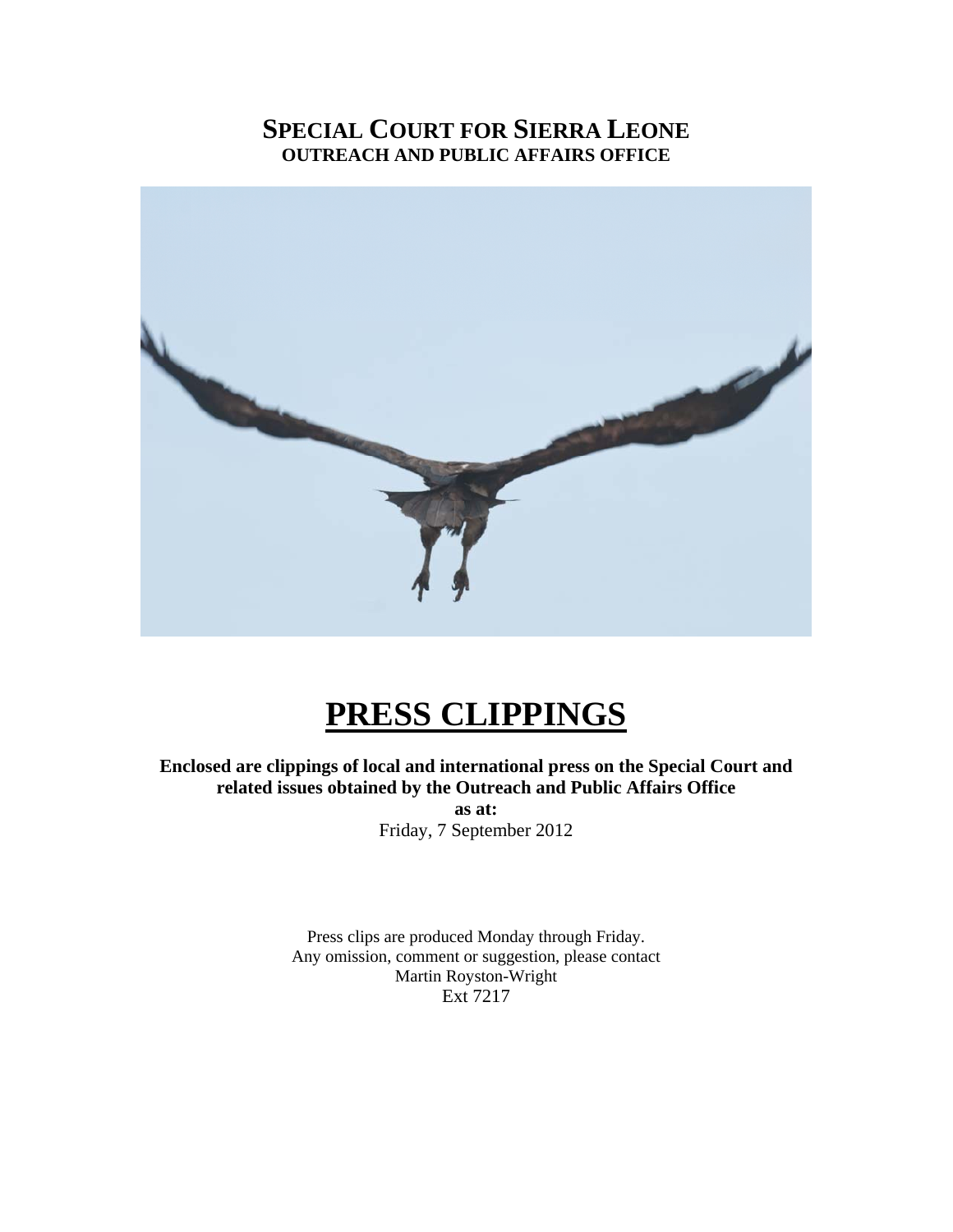| <b>Local News</b>                                                              |        |
|--------------------------------------------------------------------------------|--------|
| Defence Case Closes, Final Arguments, in Bangura, et. al. Contempt Trial / OPA | Page 3 |
| Defence Closes Case in Special Court Contempt Trial of Three / Awareness Times | Page 4 |
| Defence Case Closes, Final Arguments in Bangura/ Concord Times                 | Page 5 |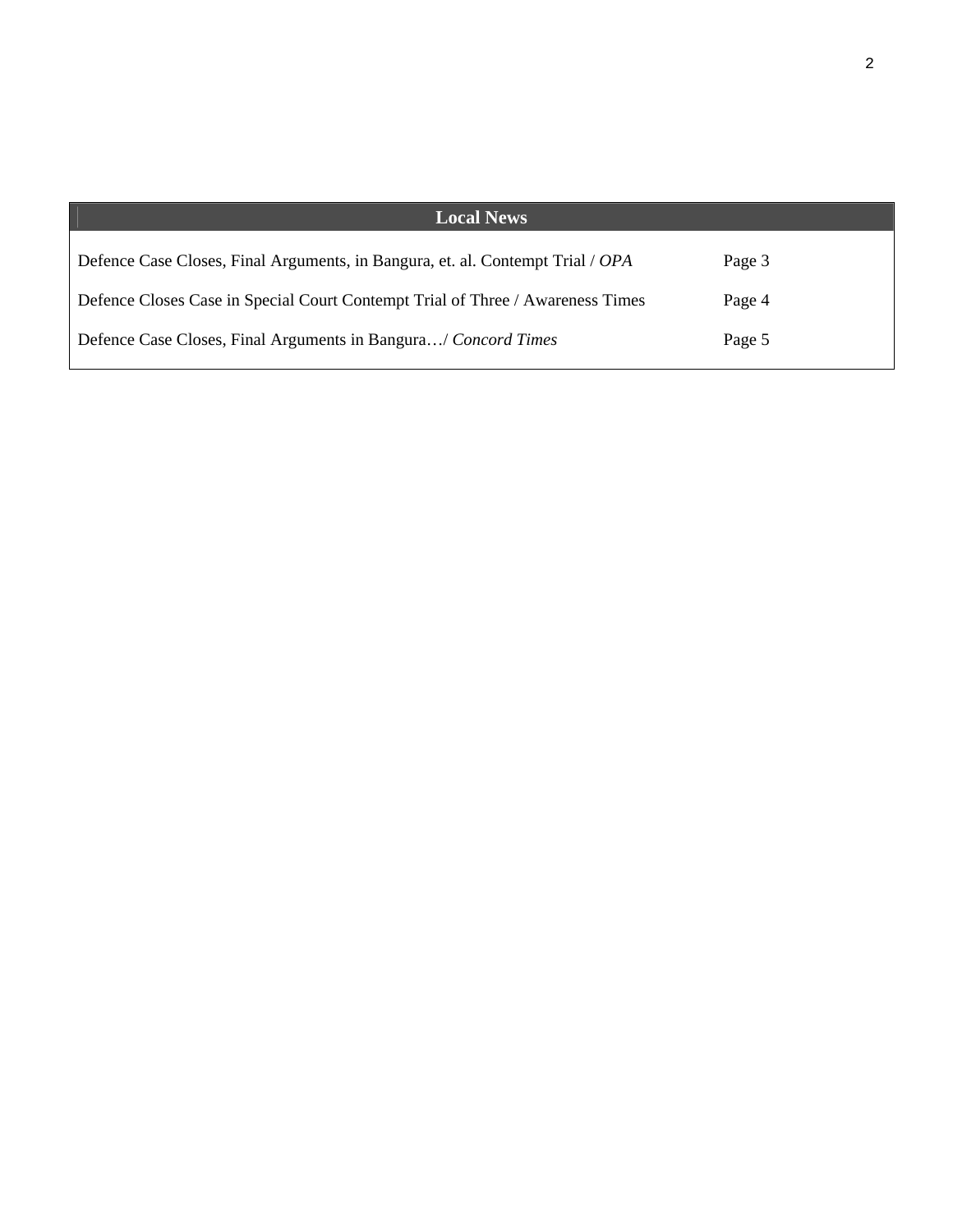

### **Special Court for Sierra Leone**  Outreach and Public Affairs Office

## **PRESS RELEASE Freetown, Sierra Leone, 6 September 2012**

#### **Defence Case Closes, Final Arguments, in Bangura, et. al. Contempt Trial**

Following the formal closure today of the Defence case, Prosecution and Defence delivered their closing statements in the contempt trial of three former AFRC leaders accused of tampering with a Prosecution witness.

Convicted AFRC leaders Ibrahim Bazzy Kamara and Santigie Borbor Kanu (aka "Five-Five"), and former AFRC member Alhassan Papa Bangura (aka "Bomblast") are accused of offering a bribe to a witness to recant testimony he gave before the Special Court, and of otherwise attempting to induce a witness to recant his testimony. Kamara is also accused of knowingly revealing the name of a protected witness.

A fourth co-accused, Samuel Kargbo (aka "Sammy Ragga") pleaded guilty at his initial appearance in July 2011 and was convicted. Kargbo subsequently testified for the Prosecution. He remains free on bail pending his sentencing hearing.

The hearings are taking place before a single judge, Justice Teresa Doherty, who as a member of Trial Chamber II also sat on the AFRC trial in Freetown and the trial of former Liberian President Charles Taylor in The Hague.

The Independent Prosecutor called five witnesses during the prosecution case. In the defence case, Bangura and Kanu testified on their own behalf but called no other witnesses; Kamara also testified on his own behalf and called one additional witness. Two of the trial sessions were held in Rwanda where Kamara and Kanu are serving sentences of 45 and 50 years, respectively, on their convictions for war crimes and crimes against humanity committed against Sierra Leonean civilians. The courtrooms in Sierra Leone and Kigali were linked by a video stream.

Justice Doherty has retired to consider her judgement. Delivery of the judgement is expected in the coming weeks.

Meanwhile, in the contempt case of The Independent Prosecutor v. Eric Koi Senessie, the Defence waived its right to appeal, but asked the Appeals Chamber to review the judgement in light of new facts which had been discovered. The Appeals Chamber dismissed the application this week on the grounds that the facts were not new and were known to Senessie during his trial.

Senessie was convicted on 21 June 2012 on eight counts of offering bribes to prosecution witnesses who had testified in the Taylor trial, and of otherwise attempting to interfere with prosecution witnesses, to induce them to recant their testimony. He is currently serving a two-year sentence in the Special Court's detention facility.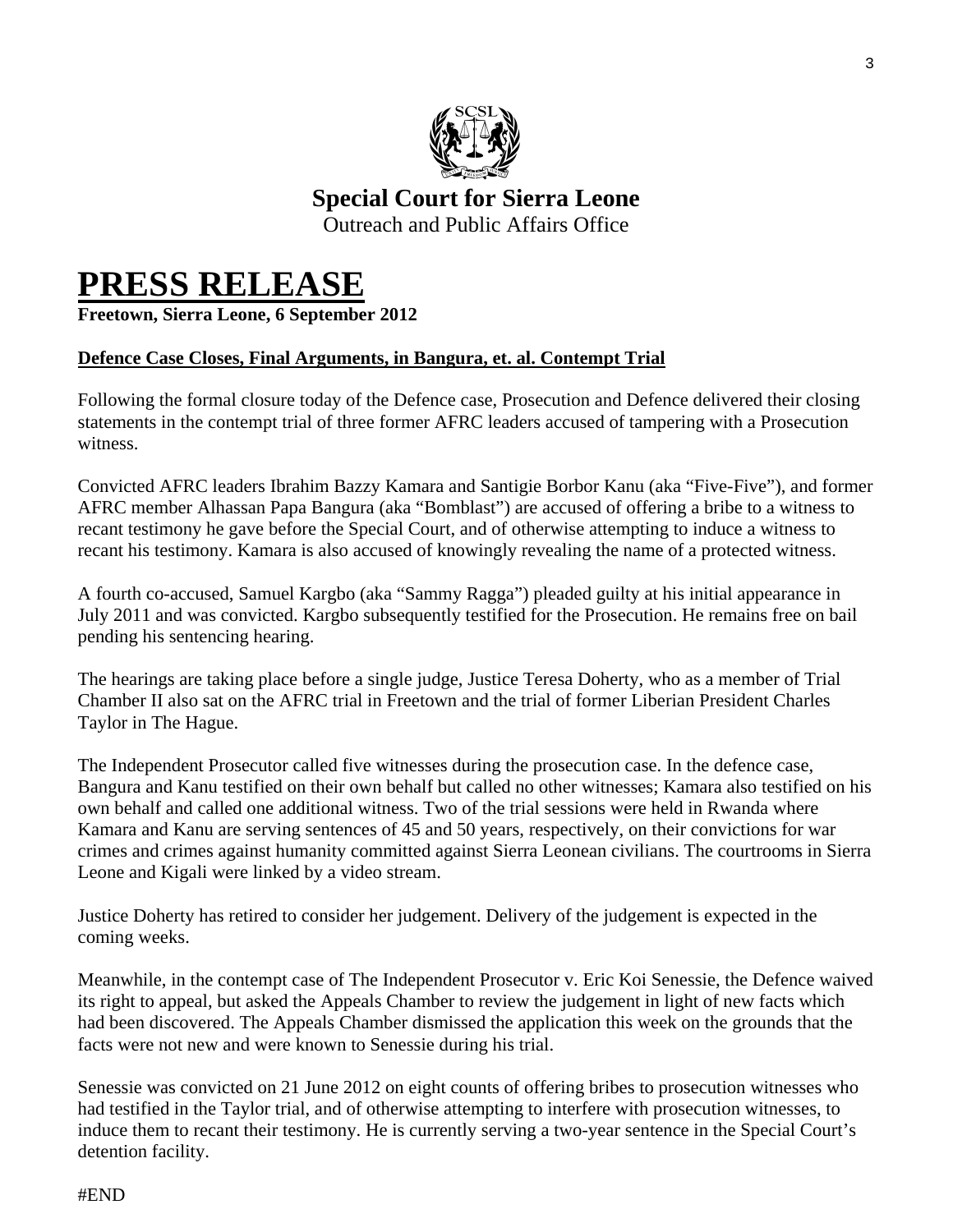# **Defence Closes Case in Special Court Contempt Trial of Three**

Following the formal closure, on September 6th 2012, of the Defence case. Prosecution and Defence delivered their closing statements in the contempt trial of three former AFRC leaders accused of tampering with a Prosecution witness. Convicted AFRC leaders Ibrahim Bazzy Kamara and Santigie Borbor Kanu (aka "Five-Five"), and former AFRC member Alhassan Papa Bangura (aka "Bomblast") are accused of offering a bribe to a witness to recant testimony he gave before the Special Court, and of otherwise attempting to induce a witness to recant his testimony. Kamara is also accused of knowingly revealing the name of a protected witness. A fourth co-accused. Samuel Kargbo (aka "Sammy Ragga") pleaded guilty at his initial appearance in July 2011 and was convicted. Kargbo subsequently testified for the Prosecution. He remains free on bail

pending his sentencing hearing. The hearings are taking place before a single judge, Justice Teresa Doherty, who as a member of Trial Chamber II also sat on the AFRC trial in Freetown and the trial of former Liberian President Charles Taylor in The Hague. She has retired to consider her judgement expected to be delivered in the coming weeks.

Meanwhile, in the contempt case of Eric Koi Senessie, the Defence asked the Appeals Chamber to review the judgement but this was rejected. Senessie was convicted on 21 June 2012 on eight counts of offering bribes to prosecution witnesses who had testified in the Taylor trial, and of otherwise attempting to interfere with prosecution witnesses, to induce them to recant their testimony. The decision means he will continue to serve a twoyear sentence at the Special Court's detention facility.